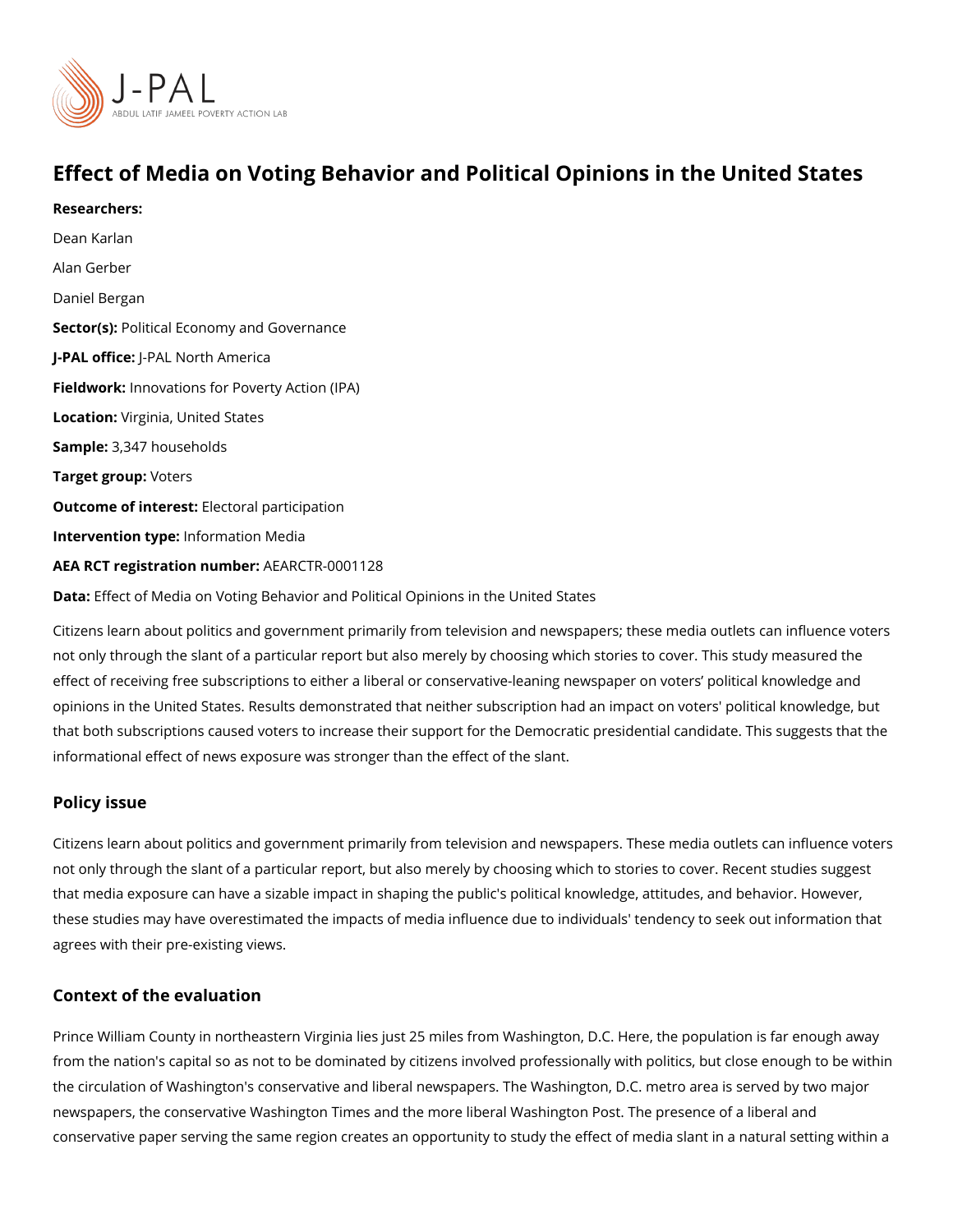single population, which is subject to the same outside factors, such as political events and outcomes, and has a range of political leanings.



Photo: Shutterstock.com

## **Details of the intervention**

This study takes advantage of this natural setting to measure the effect of political news content on people's political behavior and opinions. Approximately one month prior to the Virginia gubernatorial election in November 2005, researchers administered a short survey to a random selection of households in Prince William County.

From the 3,347 households of registered voters who reported that they received neither the Post nor the Times, researchers randomly assigned households to receive a free subscription to one of the two papers for ten weeks, or to the comparison group that was not sent either paper. A week after the election, a follow-up survey was administered asking individuals whether they voted in the November 2005 election, which candidate they selected or preferred, their attitudes toward news events of the previous weeks, and their knowledge about recent news events. Voter turnout data was also collected for the November 2005 and 2006 elections from state administrative records.

## **Results and policy lessons**

*Impact on Political Knowledge:* Receiving either paper produced no effect on knowledge of political events or stated opinions about those events, and there were no differences between the treatment and comparison groups in voter turnout for the 2005